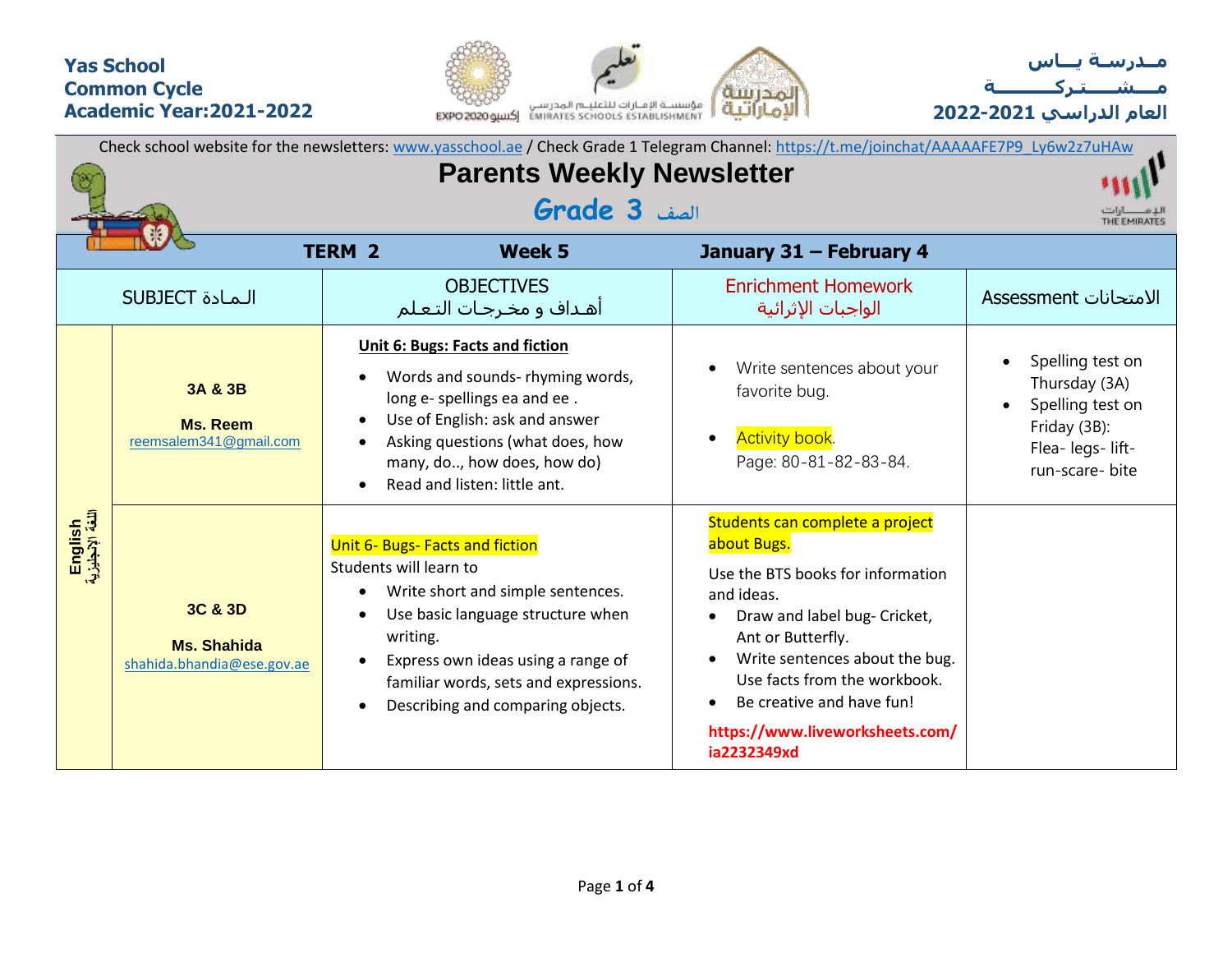| الرياضيات<br>Math            | <b>Ms. Tasnim 3A</b><br>tasneem.kaloo@ese.gov.ae                 | <b>Unit 8: Fraction Equivalence and</b><br>Comparison<br><b>Understand Equivalent Fractions</b><br><b>Represent Equivalent Fractions</b><br>Represent Equivalent Fractions on a<br>$\bullet$<br>Number Line<br><b>Understand Fractions of Different</b><br>$\bullet$<br>Wholes | <b>Student Practice Book</b><br>L8.1: Pg 89-90<br>L8.2: Pg 90-91<br>L8.3: Pg 92-93<br>L8.4: Pg 94-95<br><b>Practice for weekly lessons</b><br>$\star$<br>assigned on Matific platform |                                                                                                        |
|------------------------------|------------------------------------------------------------------|--------------------------------------------------------------------------------------------------------------------------------------------------------------------------------------------------------------------------------------------------------------------------------|---------------------------------------------------------------------------------------------------------------------------------------------------------------------------------------|--------------------------------------------------------------------------------------------------------|
| الرياضيات<br>Math            | <b>Ms. Hanan Yousef</b><br>3B, 3C, 3D<br>hanan.yousef@ese.gov.ae | Unit 8: Fractions equivalence and<br>comparison<br>8.2 Represent equivalent fractions<br>8.3 Represent equivalent fractions on a<br>number line<br>8.4 understand fractions of different<br>$\blacksquare$<br>wholes                                                           | <b>Practice book page:</b><br>L8.2: Page 91-92<br>L 8.3: Page 93-94<br>L 8.4: Page 95-96                                                                                              | <b>Dear parents</b><br><b>Go through Matific</b><br>activities on LMS                                  |
| <b>Science</b><br>آلطوم      | <b>Ms. Amrutha</b><br>amrutha.narakath@ese.go<br>v.ae            | <b>UNIT-4- WEATHER IMPACTS</b><br>Lesson $1$ – weather patterns<br>1. How to describe and measure<br>weather?<br>2. How is it sunny in one place and cloudy<br>in another place?                                                                                               | Complete week 3 and 4 activities and<br>upload your work on LMS.                                                                                                                      | <b>QUIZ 1- ON LMS</b><br>(02/02/2022)<br>TOPIC - Unit $3 -$<br>Lesson 1- Fossils                       |
| Arabic<br>اللغة العربية      | المعلمة عائشة<br>ayesha-<br>aj.alhammadi@ese.gov.ae              | الوحدة الخامسة : سر السعادة<br>•     الاستماع : الأشجار لا تمشي<br>•    قصة : مصباح وبندق وتل الدببة الأخضر السعيد                                                                                                                                                             | حل كتاب النشاط ص 44 ، ص64                                                                                                                                                             | <mark>يوم الخميس 2-2-2022</mark><br><mark>الاختبار التكويني الأول</mark><br><mark>(فهم المقروع)</mark> |
| lslamic<br>التربية الإسلامية | المعلمة حنان العامري<br>hanan.alameri@ese.gov.ae                 | الوحدة الخامسة : سر السعادة<br>القرآن الكريم سورة الهمزة                                                                                                                                                                                                                       | <u>هل الأنشطة يمن</u><br><b>LMS</b>                                                                                                                                                   | <mark>حفظ سورة الهمزة</mark>                                                                           |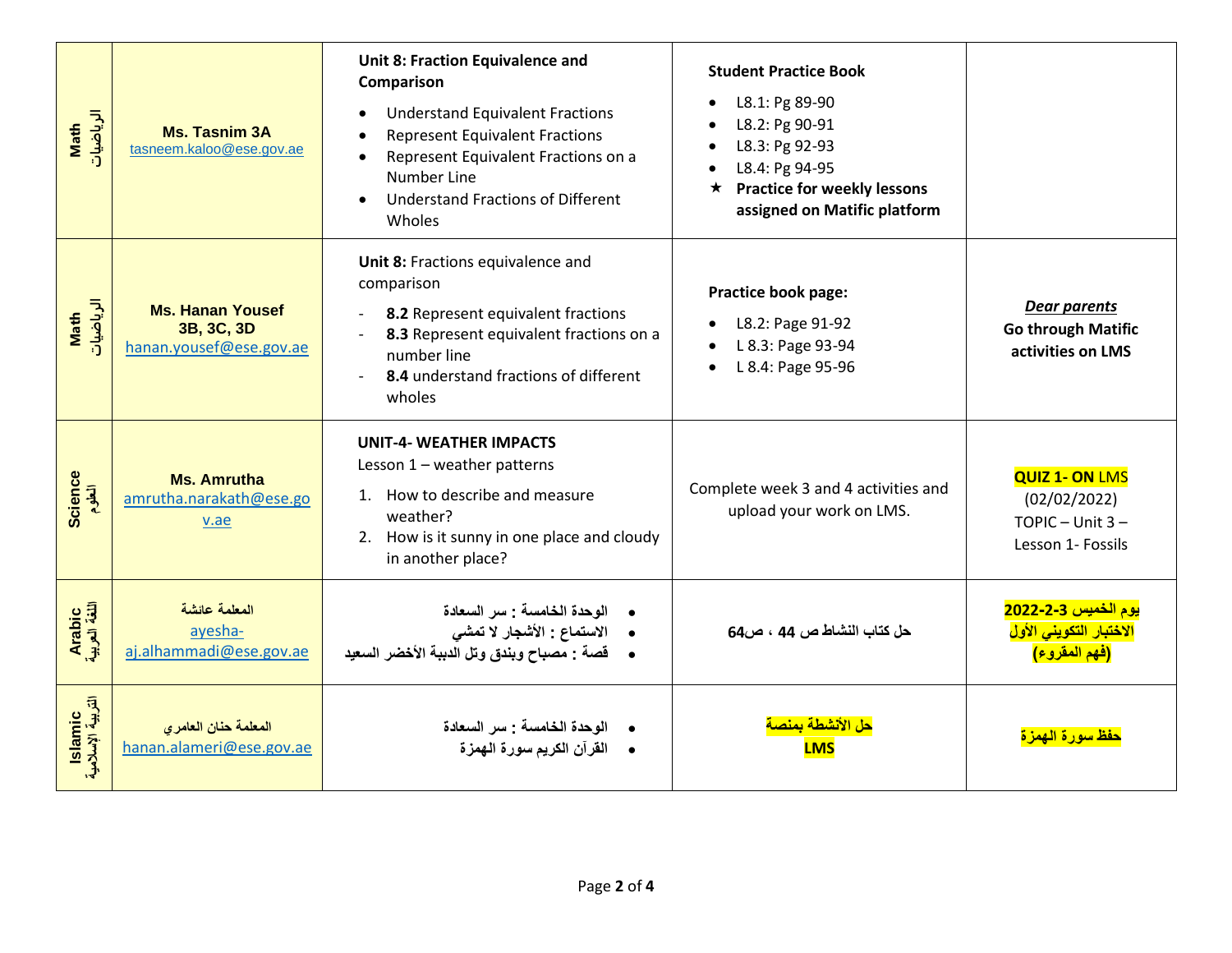| <b>Civic Education &amp; ME</b><br>التربية الوطنية والأخلاقية<br>المعلمة سلوى<br>salwa-am.alali@ese.gov.ae | الوحدة الخامسة : سر السعادة<br>الدرس : الخصائص الطبيعية والبشرية لدولة الامارات                                                                                                                                                  | الواجب : ص 108<br>المشروع بيد الطالب<br>( عمل لوحة توضح الفرق بين السلعة والخدمة)                                                                                                  | ا <mark>ختبار الاسبوع القادم يوم الجمعة</mark><br>3/فبراير/2022<br><mark>في بوابة التعلم الذكي</mark><br><mark>فی درس أنا وطن صغیر و درس</mark><br><mark>حاجاتی ور غباتی</mark> |
|------------------------------------------------------------------------------------------------------------|----------------------------------------------------------------------------------------------------------------------------------------------------------------------------------------------------------------------------------|------------------------------------------------------------------------------------------------------------------------------------------------------------------------------------|---------------------------------------------------------------------------------------------------------------------------------------------------------------------------------|
| <b>Design &amp; Technology</b><br>التصميم والتكنولوجيا<br>المعلمة أحلام<br>ahlam.farah@ese.gov.ae          | Unit 3 - Programming<br>Use sequences, events, loops, and<br>$\bullet$<br>conditionals in programs<br>Implement simple programs solutions<br>$\bullet$<br>using a visual programming language<br>for controlling a simple robot. | Activity 9 to 13 in .In class activities<br>the activity book.<br>Pg 72-80:SB<br>Pg 43-50:AB                                                                                       | <b>Checkpoint 1 exam-</b><br>Study unit 1 and unit 2.<br>Exam will be on LMS so<br>bring laptop, IPAD, or<br>tablet.                                                            |
| <b>Music &amp; Drama</b><br>التربية الموسيقية والمسرح<br>المعلم بشير<br>bechir.gharbi@ese.gov.ae           | درس حول نشيد جو هر الإنسان +<br>الشكل الإيقاعي أربعة ذات السنّين_                                                                                                                                                                | مراجعة الأشكال الإيقاعية السابقة.                                                                                                                                                  |                                                                                                                                                                                 |
| التربية الرياضية PE<br>المعلمة سماح<br>samah.moursy@ese.gov.ae                                             | Attack and defend                                                                                                                                                                                                                | The lesson is on the LMS<br>Please watch and answer the<br>questions.<br>Encourage students to wear<br>$\bullet$<br>sports uniforms and open the<br>camera during the live session |                                                                                                                                                                                 |
| البرنامج الصينى Mandarin<br>Ms. Liu<br>liu.zhongjie@ese.gov.ae                                             | Food words<br>$\bullet$<br><b>Express feelings</b><br>$\bullet$<br>Characters 吃喝<br>$\bullet$                                                                                                                                    | <b>Video of expressing feelings</b><br><b>Characters writing</b>                                                                                                                   | Can say different<br>$\bullet$<br>food in Chinese<br><b>Can express</b><br>$\bullet$<br>feelings<br>Can write<br>characters                                                     |
| Virtual Art فنون بصرية<br><u>Faten.Koussa@ese.gov.ae</u>                                                   | درس وجوه الفيوم                                                                                                                                                                                                                  | الاطلاع على الدرس من خلال كتاب الطالب                                                                                                                                              |                                                                                                                                                                                 |